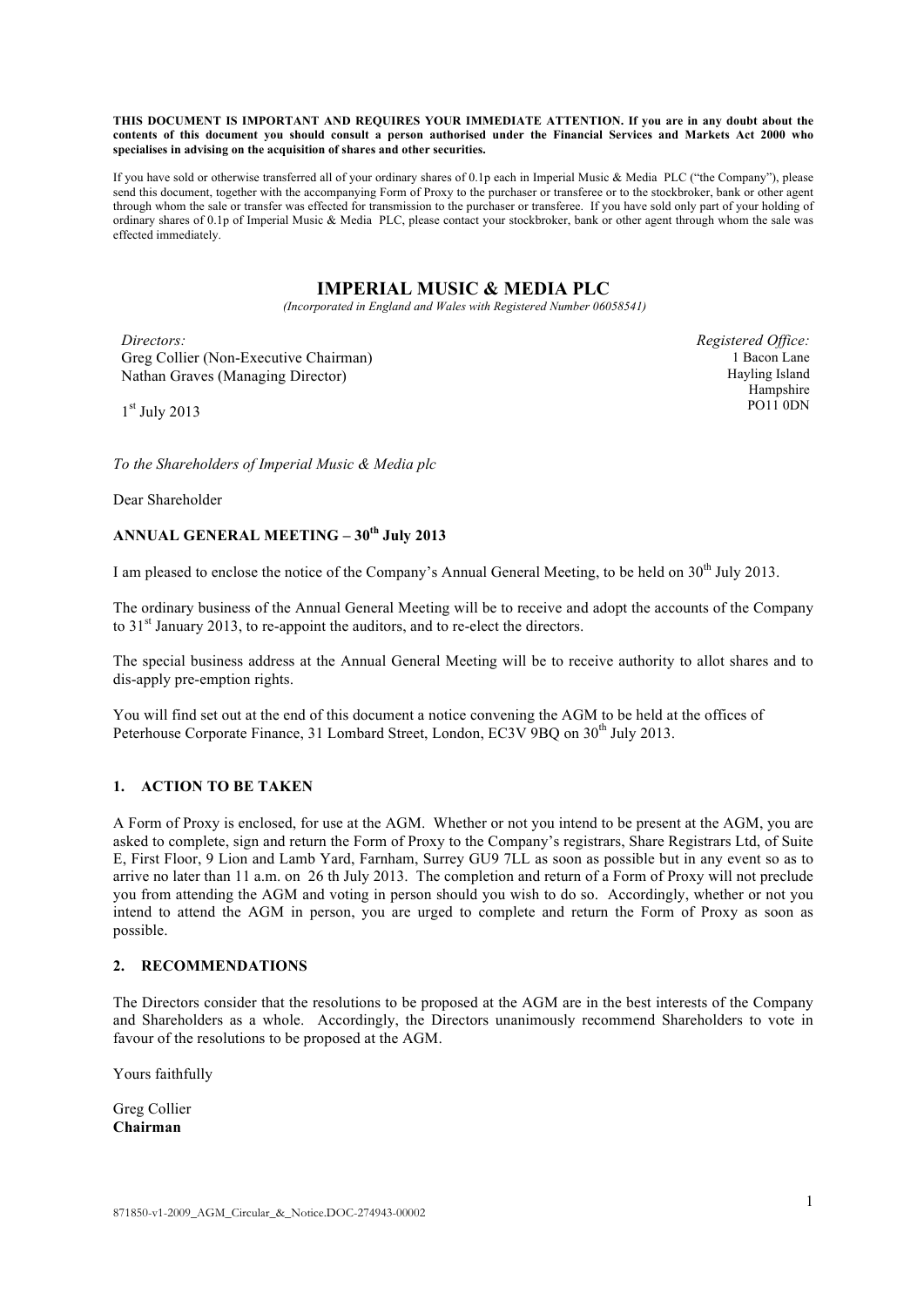#### **IMPERIAL MUSIC & MEDIA PLC**

*(Registered in England and Wales. - No. 06058541)*

#### **NOTICE OF ANNUAL GENERAL MEETING**

NOTICE IS HEREBY GIVEN that the 2013 ANNUAL GENERAL MEETING of Imperial Music & Media plc (the "Company") will be held at the offices of Peterhouse Corporate Finance, 31 Lombard Street, London, EC3V  $9BO$  5SY on  $30<sup>th</sup>$  July 2013 at 11 a.m. for the purpose of:

**ORDINARY RESOLUTIONS** Considering and if thought fit passing the following resolutions which will be proposed as ordinary resolutions:

- 1. To receive and adopt the Directors' Report and Accounts for the year ended 31<sup>st</sup> January 2013.
- 2. To reappoint Welbeck Associates Chartered Accountants as auditors to hold office until conclusion of the next meeting at which the accounts are laid before the Company at remuneration to be determined by the directors.
- 3. To re-elect Greg Collier as a director pursuant to the Company's Articles of Association.
- 4. That in substitution for all existing authorities for the allotment of shares by the Directors, which are hereby revoked, but without prejudice to any allotment, offer or agreement already made pursuant thereto, the Directors be and they are hereby generally and unconditionally authorised, pursuant to section 551 of the Companies Act 2006 (the "2006 Act") to exercise all the powers of the Company to allot shares in the Company and to grant rights to subscribe for or to convert any security into such shares (all of which transactions are hereafter referred to as an allotment of "relevant securities") up to an aggregate nominal amount of £390,000 generally, in each case for a period expiring (unless previously renewed, varied or revoked by the Company in general meeting) 15 months after the date of the passing of this resolution or at the conclusion of the next annual general meeting of the Company following the passing of this resolution, whichever occurs first, provided that the Company may before such expiry, variation or revocation make an offer or agreement which would or might require such relevant securities to be allotted after such expiry, variation or revocation and the Directors may allot relevant securities pursuant to such an offer or agreement as if the authority conferred hereby had not expired or been varied or revoked.

#### **SPECIAL RESOLUTION**

5. That the Directors be and are hereby empowered pursuant to section 570 of the 2006 Act, to allot equity securities as defined by section 560 of the 2006 Act for cash pursuant to the authority conferred by each of sub-paragraph (i) of Resolution 4 above as if section 561 of the 2006 Act did not apply to any such allotments, provided that such allotments are made pursuant to the Debt Settlement or are limited to an aggregate nominal amount of £390,000 generally. Such power shall, subject to the continuance of the respective authority conferred by Resolution 4, expire fifteen months after the passing of this resolution or at the conclusion of the next annual general meeting of the Company following the passing of this resolution, whichever occurs first, but may be previously revoked or varied from time to time by Special Resolution but so that the Company may before such expiry, revocation or variation make an offer or agreement which would or might require equity securities to be allotted after such expiry, revocation or variation and the Directors may allot equity securities in pursuance of such offer or agreement as if such power had not expired or been revoked or varied.

By Order of the Board

First Nominees Secretaries Limited Secretary

Dated 2nd<sup>t</sup> July 2013

Registered Office: 1 BACON LANE HAYLING ISLAND HAMPSHIRE PO11 0DN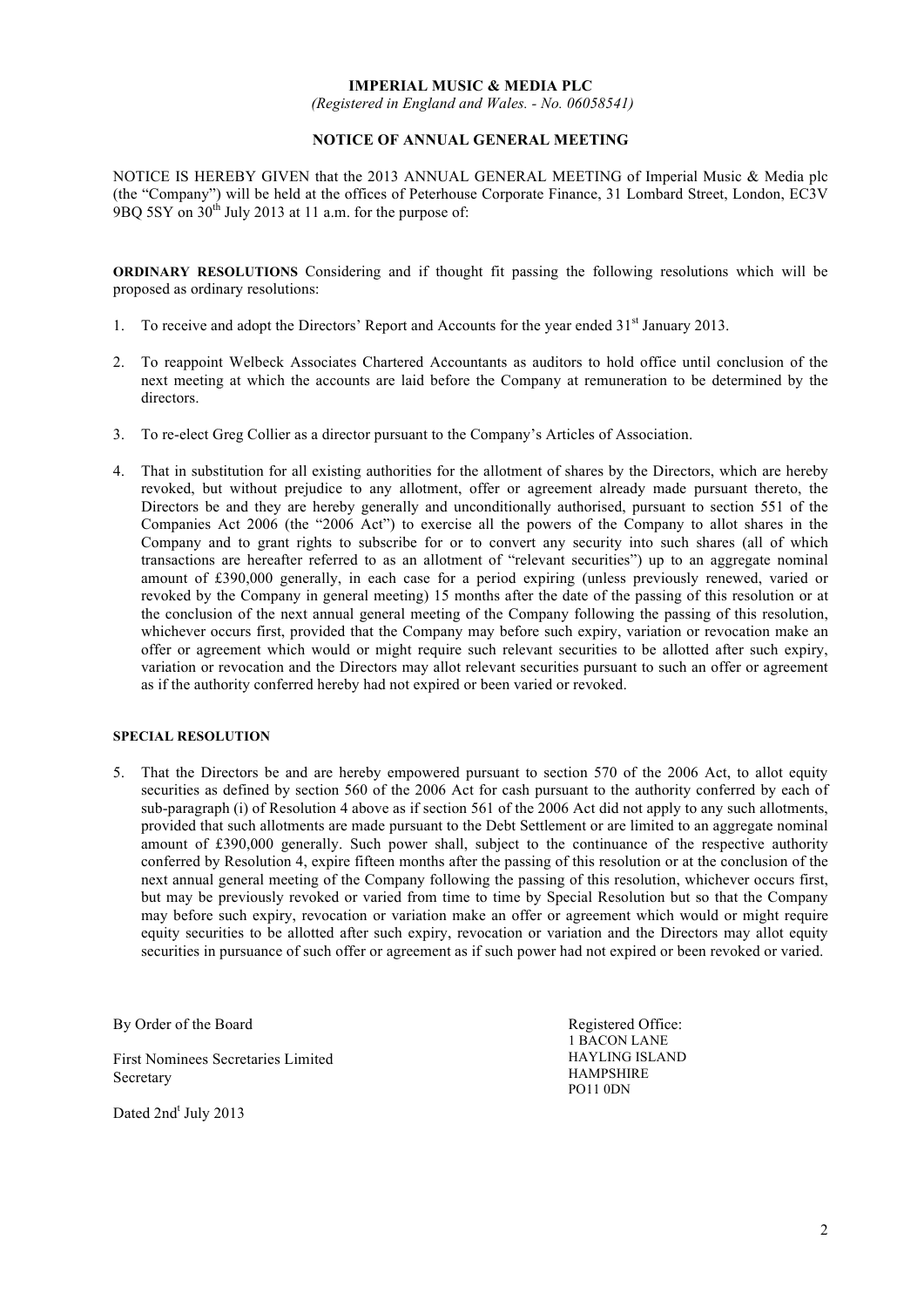### **NOTES TO THE NOTICE OF GENERAL MEETING**

#### **Entitlement to attend and vote**

- 1. Pursuant to Regulation 41 of the Uncertificated Securities Regulations 2001as amended by The Companies Act 2006 (Consequential Amendments) (Uncertificated Securities) Order 2009, the Company specifies that only those members registered on the Company's register of members at:
	- 11 a,m,, on  $26^{th}$  July 2013; or,
	- if this Meeting is adjourned, at 11 a.m. on the day two days prior to the adjourned meeting,

shall be entitled to attend and vote at the Meeting.

#### **Appointment of proxies**

- 2. If you are a member of the Company at the time set out in note 1 above, you are entitled to appoint a proxy to exercise all or any of your rights to attend, speak and vote at the Meeting and you should have received a proxy form with this notice of meeting. You can only appoint a proxy using the procedures set out in these notes and the notes to the proxy form.
- 3. A proxy does not need to be a member of the Company but must attend the Meeting to represent you. Details of how to appoint the Chairman of the Meeting or another person as your proxy using the proxy form are set out in the notes to the proxy form. If you wish your proxy to speak on your behalf at the Meeting you will need to appoint your own choice of proxy (not the Chairman) and give your instructions directly to them.
- 4. A vote withheld is not a vote in law, which means that the vote will not be counted in the calculation of votes for or against the resolution. If you either select the "Discretionary" option or if no voting indication is given, your proxy will vote or abstain from voting at his or her discretion. Your proxy will vote (or abstain from voting) as he or she thinks fit in relation to any other matter which is put before the Meeting.

#### **Appointment of proxy using hard copy proxy form**

5. The notes to the proxy form explain how to direct your proxy how to vote on each resolution or withhold their vote.

To appoint a proxy using the proxy form, the form must be:

- completed and signed;
- sent or delivered to Share Registrars Limited at Suite E, First Floor, 9 Lion and Lamb Yard, Farnham, Surrey GU9 7LL; or
- sent via facsimile to Share Registrars Limited at 01252 719232; and
- received by Share Registrars Limited no later than 11 a.m. on  $26<sup>th</sup>$  July 2013.

In the case of a member which is a company, the proxy form must be executed under its common seal or signed on its behalf by an officer of the company or an attorney for the company.

Any power of attorney or any other authority under which the proxy form is signed (or a duly certified copy of such power or authority) must be included with the proxy form.

#### **Appointment of proxy by joint members**

6. In the case of joint holders, where more than one of the joint holders purports to appoint a proxy, only the appointment submitted by the most senior holder will be accepted. Seniority is determined by the order in which the names of the joint holders appear in the Company's register of members in respect of the joint holding (the first-named being the most senior).